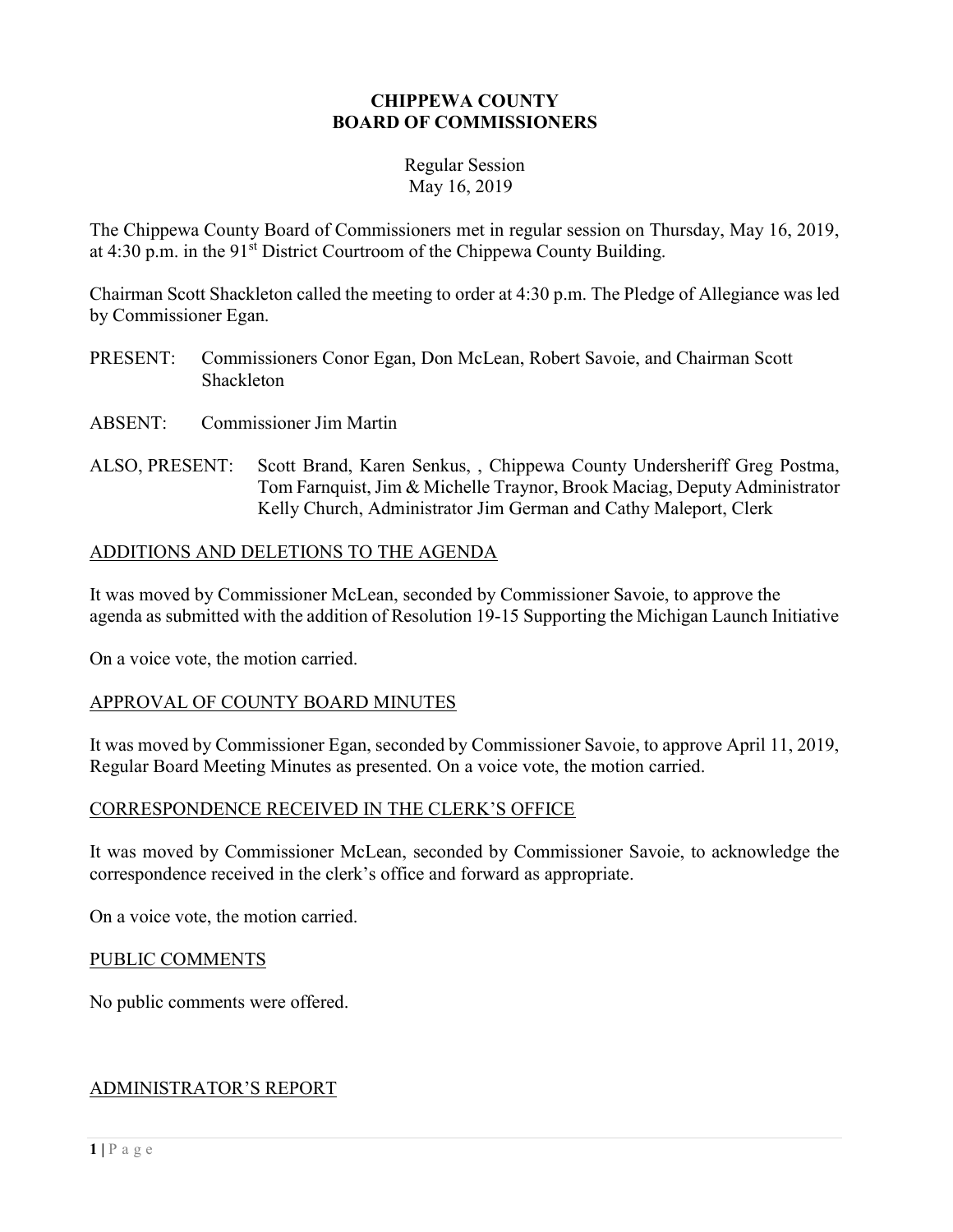Jim German, given for informational purposes only - no action items.

## NEW BUSINESS

### A) EUP Transportation Authority Board Appointment

 Jack Kibble (resigned – term expires 12/31/2020) Applicants: G. Dennis Bailey, Patrick Gagliardi, Lynda Garlitz, Tom Farnquist, Raymond 'Rudy' Johnson, Robert Laitinen, Timothy Moher, Frank Sasso

Commissioner Egan noted that he was contacted by Mr. Gagliardi and he stated that he has been asked to take on a project and would like to withdraw his name.

### On a roll call vote:

Commissioner Egan – Dennis Bailey Commissioner McLean – Robert Laitinen Commissioner Savoie – Robert Laitinen Commissioner Shackleton – Robert Laitinen

Having received a majority vote, Robert Laitinen was appointed to the EUP Transportation Authority Board for a term to expire 12/31/2020

#### B) Resolution 19-10 Special Recognition Trooper Jeffrey Rogers

It was moved by Commissioner Savoie, seconded by Commissioner Egan, to approve Resolution 19-10 as follows:

#### RESOLUTION NO. 19-10 RESOLUTION IN APPRECIATION AND SPECIAL RECOGNITION OF

## TROOPER JEFFREY ROGERS

- WHEREAS, *Trooper Jeffrey Rogers* graduated from the Lake Superior State University with a Bachelor's Degree in Criminal Justice; and then began his career with the Michigan State Police in June of 1993; he served at the Reed City Post, Newberry Post, the Sault Ste. Marie Post and will end his career serving the DeTour Detachment on May 31, 2019; and
- WHEREAS, *Trooper Jeffrey Rogers* has worked diligently and tirelessly at upholding and exemplifying the highly professional image of the Michigan State Police; *Trooper Jeffrey* Rogers's work ethic, his integrity and his attention to detail have earned him the highest regard by all his fellow Troopers, his peers and his supervisors; and
- WHEREAS, *Trooper Jeffrey Rogers* will retire from service with the Michigan State Police, effective May 31, 2019 after twenty-six years of service to the Michigan State Police; and
- WHEREAS, *Trooper Jeffrey Rogers*, during his career received three Professional Excellence awards; the Mapes award and a Lifesaving award.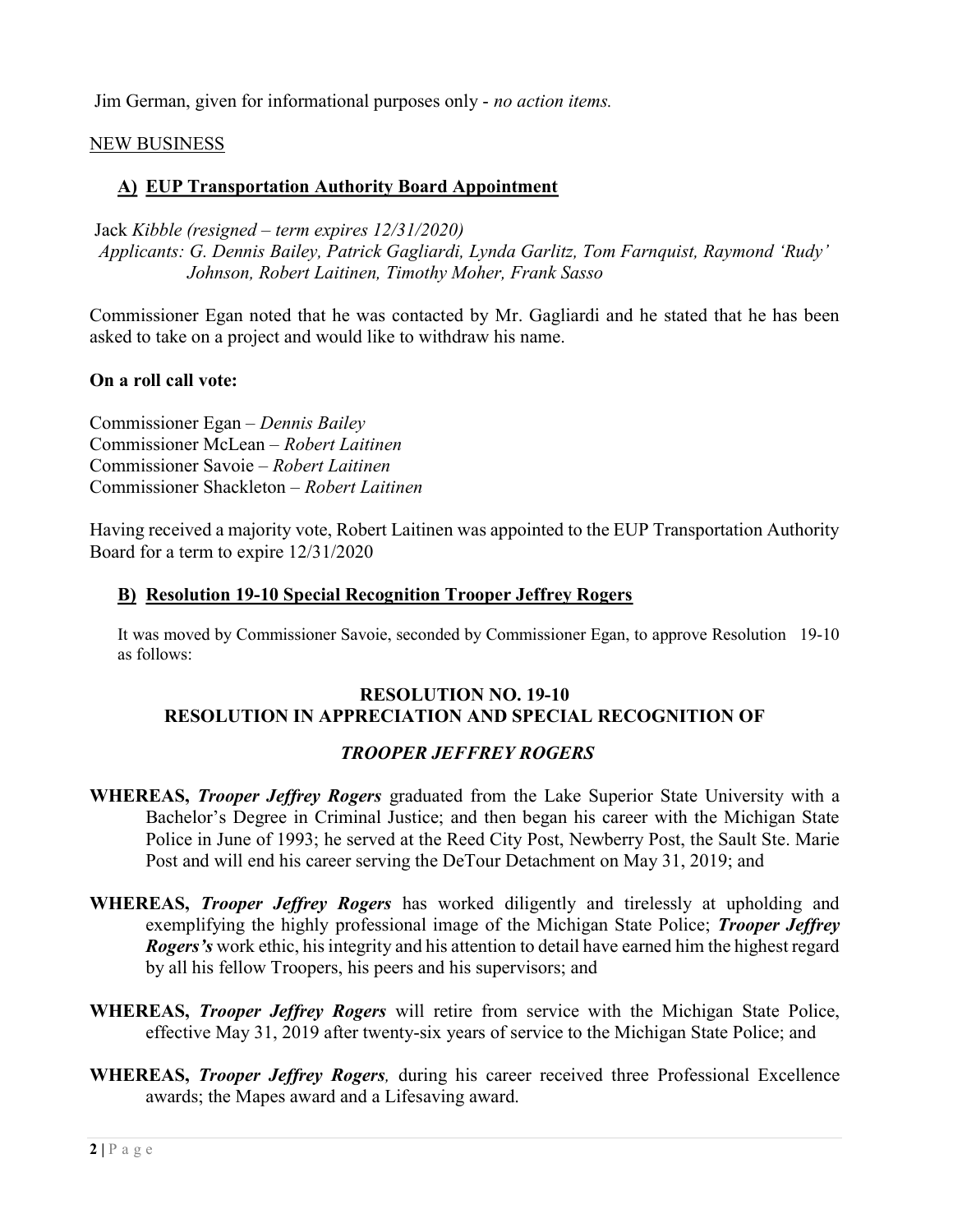## NOW, THEREFORE, BE IT RESOLVED, as follows:

- 1. That the Chippewa County Board of Commissioners respectfully dedicates this document to honor and thank *Trooper Jeffrey Rogers* for his twenty-six years of public service with the State of Michigan and especially for his work in Chippewa County.
- 2. That the Chippewa County Board of Commissioners extends their best wishes to **Trooper Jeffrey Rogers** for many years of enjoyment in his retirement.

# A VOTE WAS TAKEN AS FOLLOWS

AYES: Commissioners Egan, McLean, Savoie and Chairman Shackleton

NAYS: None

THE RESOLUTION WAS DECLARED ADOPTED.

It was moved by Commissioner McLean, seconded by Commissioner Savoie, to approve Resolution 19-11 as follows:

# C) Resolution 19-11 Supporting HB 4227 – Michigan's Mining Future

### RESOLUTION NO. 19-11 RESOLUTION SUPPORTING HB 4227 – THE CREATION OF A "COMMITTEE ON MICHIGAN'S MINING FUTURE'

WHEREAS, the mining industry is a vital economic contributor, not just for Upper Peninsula, but for the State of Michigan; and

WHEREAS, it is in the best interest of the Upper Peninsula counties and the State of Michigan to strengthen and develop sustainable mining practices for the future; and

WHEREAS, it is vital importance to enhance the talent supply and demand needs of the Upper peninsula through strategic focus on talent retention and attraction to build a strong workforce for mining in the Upper Peninsula; and

WHEREAS, it is the intention of House Bill 4227 to create a Committee on Michigan's Mining Future to ensure a comprehensive plan focused on ferrous, non-ferrous, and aggregate mining industry needs such as infrastructure, transportation, energy, applied research, environmental quality, governmental policies, taxation, rural development, mining legacy cleanup funds, and communications and public outreach; and

WHEREAS, the proposed committee would be comprised of fifteen members with governorappointed representatives from diverse areas of industry, state departments, environmental groups, tribal members and labor groups to meet the challenge and take advantage of opportunities for the future.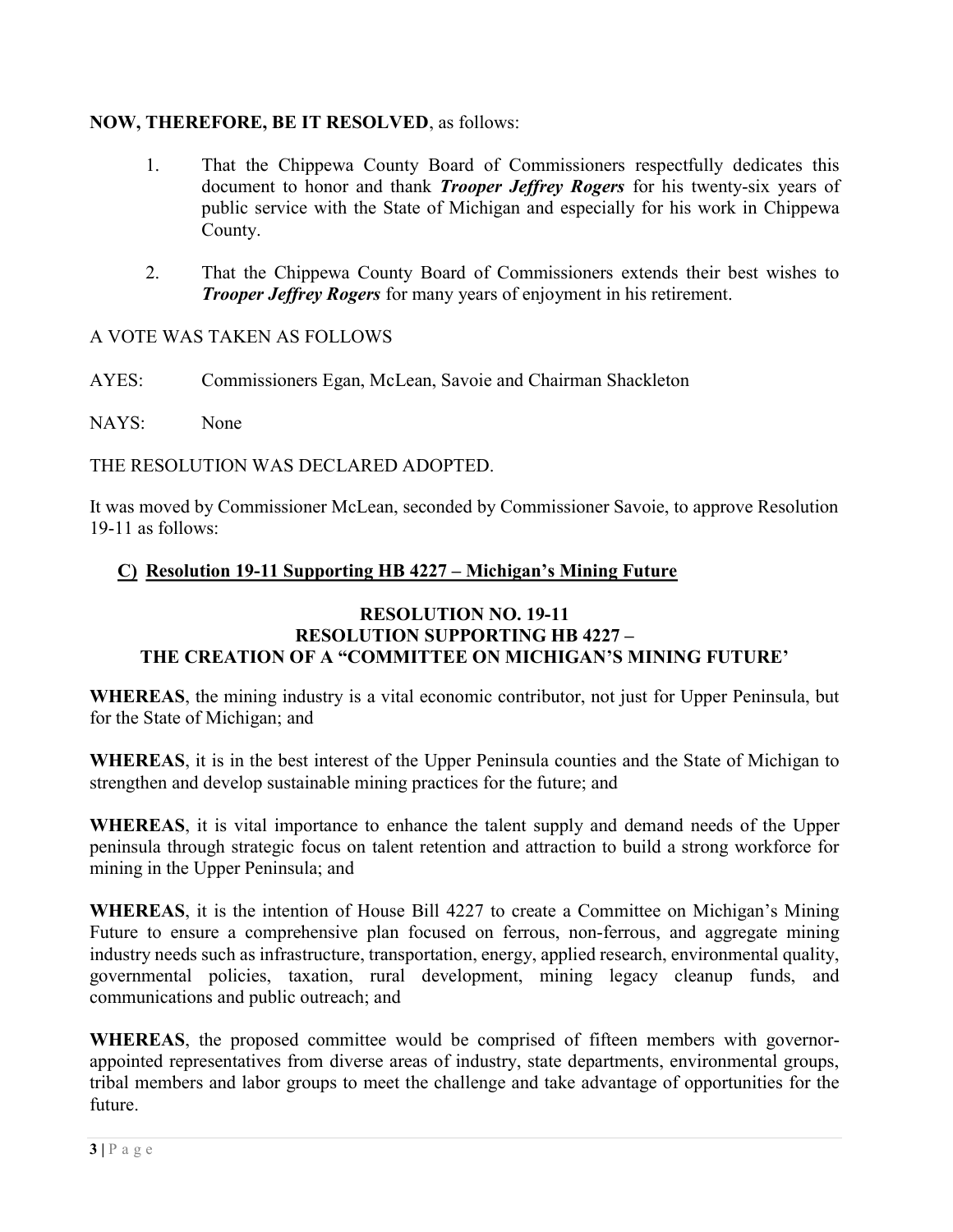THEREFORE, BE IT RESOLVED that the Chippewa County Board of Commissioners supports House Bill 4227 in the interest of strengthening and developing the future of Michigan mining practices; and

BE IT FURTHER RESOLVED that copies of this resolution be forwarded to all U.P. counties in Michigan, the Upper Peninsula Commission for Area Progress (UPCAP0, the Michigan Townships Association, the Michigan Association of Counties, Upper Peninsula legislators, and Governor Whitmer.

A VOTE WAS TAKEN AS FOLLOWS

AYES: Commissioners Egan, McLean, Savoie and Chairman Shackleton

NAYS: None

THE RESOLUTION WAS DECLARED ADOPTED.

# D) Resolution 19-12 Special Recognition John Ferroni

It was moved by Commissioner McLean, seconded by Commissioner Savoie, to approve Resolution 19- 12 as follows:

## RESOLUTION 19-12 SPECIAL RECOGNITION

# JOHN FERRONI

- LET IT BE KNOWN, that it is with great pride that the Chippewa County Board of Commissioners join together with the residents of Chippewa County, to express their wish of good health and happiness to **JOHN FERRONI** upon the retirement from Chippewa County District Court Probation Officer.
- **JOHN FERRONI** started with Chippewa County on January 13, 1986 and will end his career on May 31, 2019, after over thirty-three years of services to the residents of Chippewa County.
- **JOHN FERRONI** has provided outstanding service to Chippewa County and those he work with spending countless hours providing for the safety and justice of the community, in helping to guide those under his responsibility.
- JOHN FERRONI has served the citizens of Chippewa County, in a manner above reproach, and for this we extend our thanks.
- **JOHN FERRONI** performed his duties throughout his tenure with professionalism; selflessness; his care and concern for others; a man of integrity who saw a need and followed through for the citizens of the County and surrounding area.
- IN SPECIAL TRIBUTE, therefore, upon his resignation this document is signed and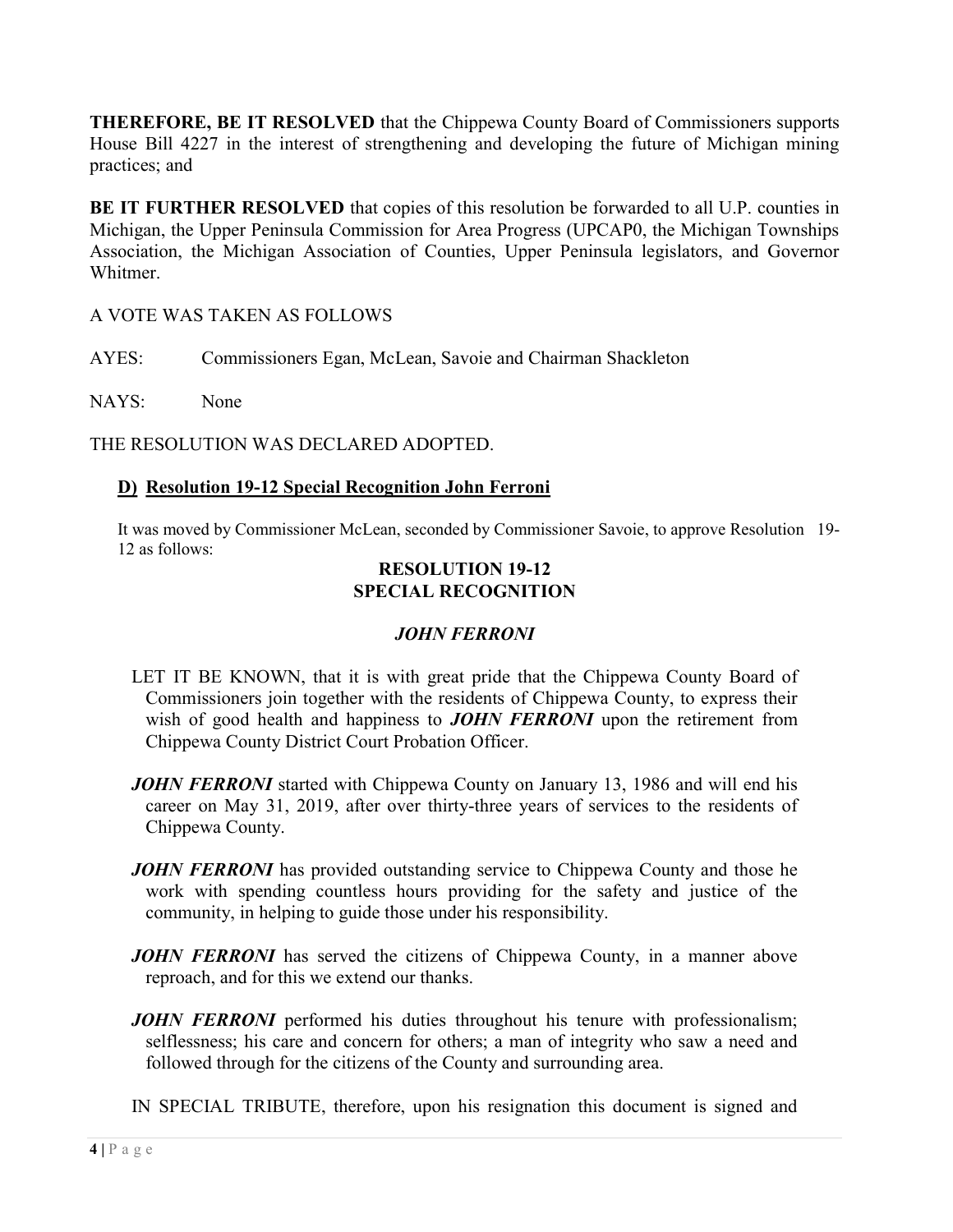dedicated to honor **JOHN FERRONI** for his professionalism, his services and his contributions to Chippewa County; the Chippewa County Board of Commissioner's along with the citizens of Chippewa County offer a gracious thank you for a job well done.

### A VOTE WAS TAKEN AS FOLLOWS

AYES: Commissioners Egan, McLean, Savoie and Chairman Shackleton

NAYS: None

THE RESOLUTION WAS DECLARED ADOPTED.

### E) Resolution 19-13 Special Recognition Susan M. Wilds

It was moved by Commissioner Savoie, seconded by Commissioner McLean, to approve Resolution 19-13 as follows:

## RESOLUTION 19-13 SPECIAL RECOGNITION

## SUSAN M. WILDS

LET IT BE KNOWN, that it is with great pride that the Chippewa County Board of Commissioners join together with the residents of Chippewa County, to express their wish of good health and happiness to **SUSAN M. WILDS** upon her retirement as Chippewa County Probate Court – Probate Register.

**SUSAN M. WILDS** started with Chippewa County on May 28, 1991 and will end her career on May 31, 2019, after completing twenty-eight years of services to the residents of Chippewa County.

**SUSAN M. WILDS** has provided outstanding service to Chippewa County and its residents and their families spending many countless hours providing assistance and sympathy, usually during very difficult times in their lives.

**SUSAN M. WILDS** has served the citizens of Chippewa County, in a manner above reproach, and for this we extend our thanks.

**SUSAN M. WILDS** performed her duties throughout her tenure with professionalism; she has taken pride in her work with Chippewa County and the Judges she has worked for

IN SPECIAL TRIBUTE, therefore, upon her retirement this document is signed and dedicated to honor **SUSAN M. WILDS** for her professionalism, her services and her contributions to Chippewa County; the Chippewa County Board of Commissioner's along with the citizens of Chippewa County offer a gracious thank you for a job well done.

## A VOTE WAS TAKEN AS FOLLOWS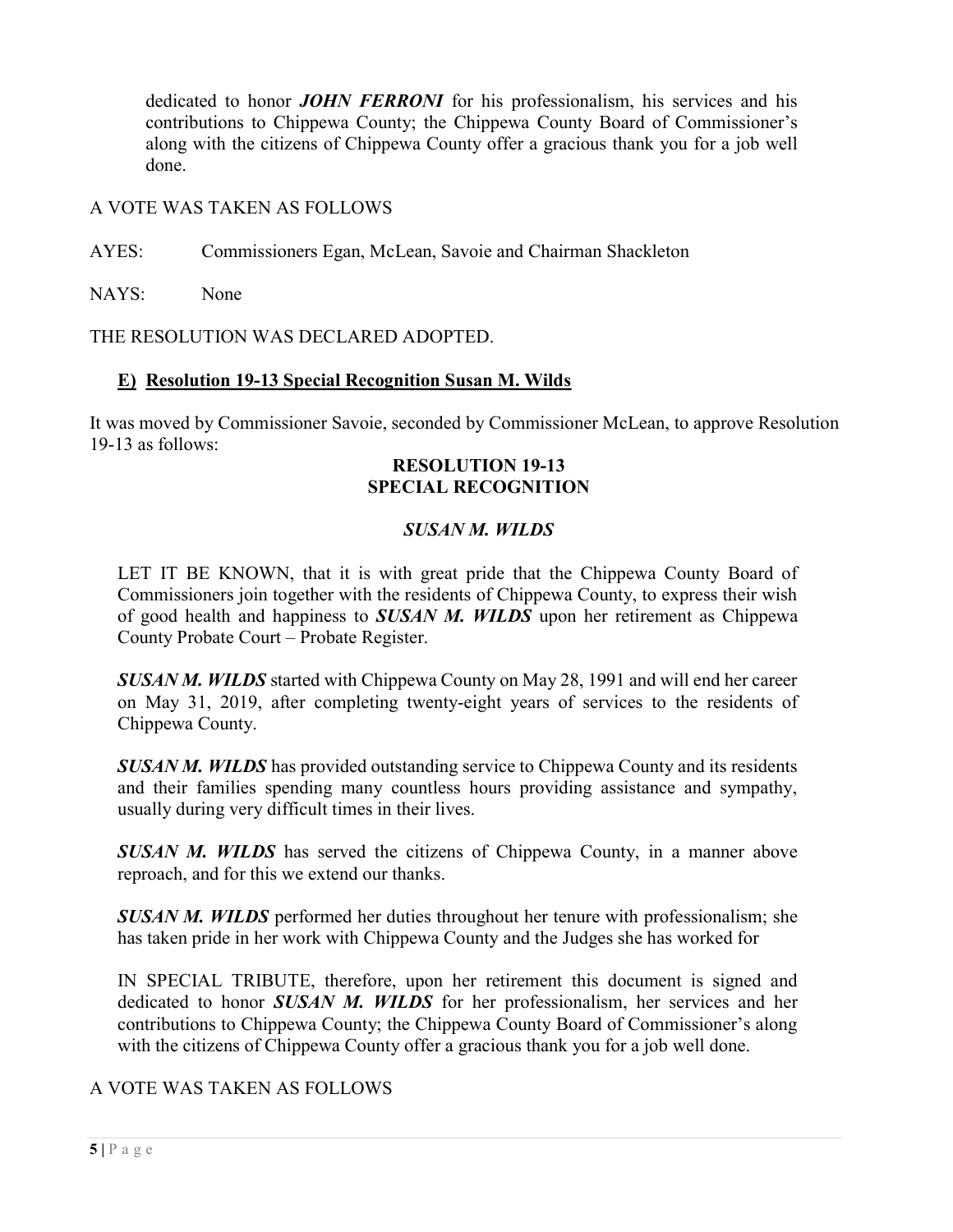AYES: Commissioners Egan, McLean, Savoie and Chairman Shackleton

NAYS: None

The RESOLUTION WAS DECLARED ADOPTED.

## F) Resolution 19-14 Special Recognition Lisa Meister

It was moved by Commissioner McLean, seconded by Commissioner Savoie, to approve Resolution 19-14 as follows:

### RESOLUTION NO. 19-14 SPECIAL RECOGNITION

# LISA MEISTER

- WHEREAS, *Lisa Meister* began her career with Chippewa County Prosecuting Attorney's Office in January of 1990 and will be retiring effective April 30, 2019 from the Chippewa County Friend of the Court Office; and
- WHEREAS, Lisa Meister will retire from service with Chippewa County, with over twenty-nine years of service; after her efforts in serving the citizens of Chippewa County; and
- WHEREAS, Lisa Meister has worked diligently for the Prosecuting Attorney's Office and the Friend of the Court Office, with personal commitment, not only to her work on behalf of the Offices, but also the County, her family, friends and co-workers; and
- WHEREAS, *Lisa Meister* during her career with Chippewa County's Prosecuting Attorney's Office and the Friend of the County Office assisted 1000's of residents of Chippewa County.
- NOW, THEREFORE, BE IT RESOLVED, as follows:
	- 1. That the Chippewa County Board of Commissioners respectfully dedicates this document to honor and thank *Lisa Meister* for her many years of public service with the County of Chippewa.
	- 2. That the Chippewa County Board of Commissioners extends their best wishes to Lisa Meister for many years of enjoyment in her retirement.

#### A VOTE WAS TAKEN AS FOLLOWS

- AYES: Commissioners Egan, McLean, Savoie and Chairman Shackleton
- NAYS: None

#### THE RESOLUTION WAS DECLARED ADOPTED.

### G) Resolution 19-15 Request of State of Michigan Support for The Michigan Launch Initiative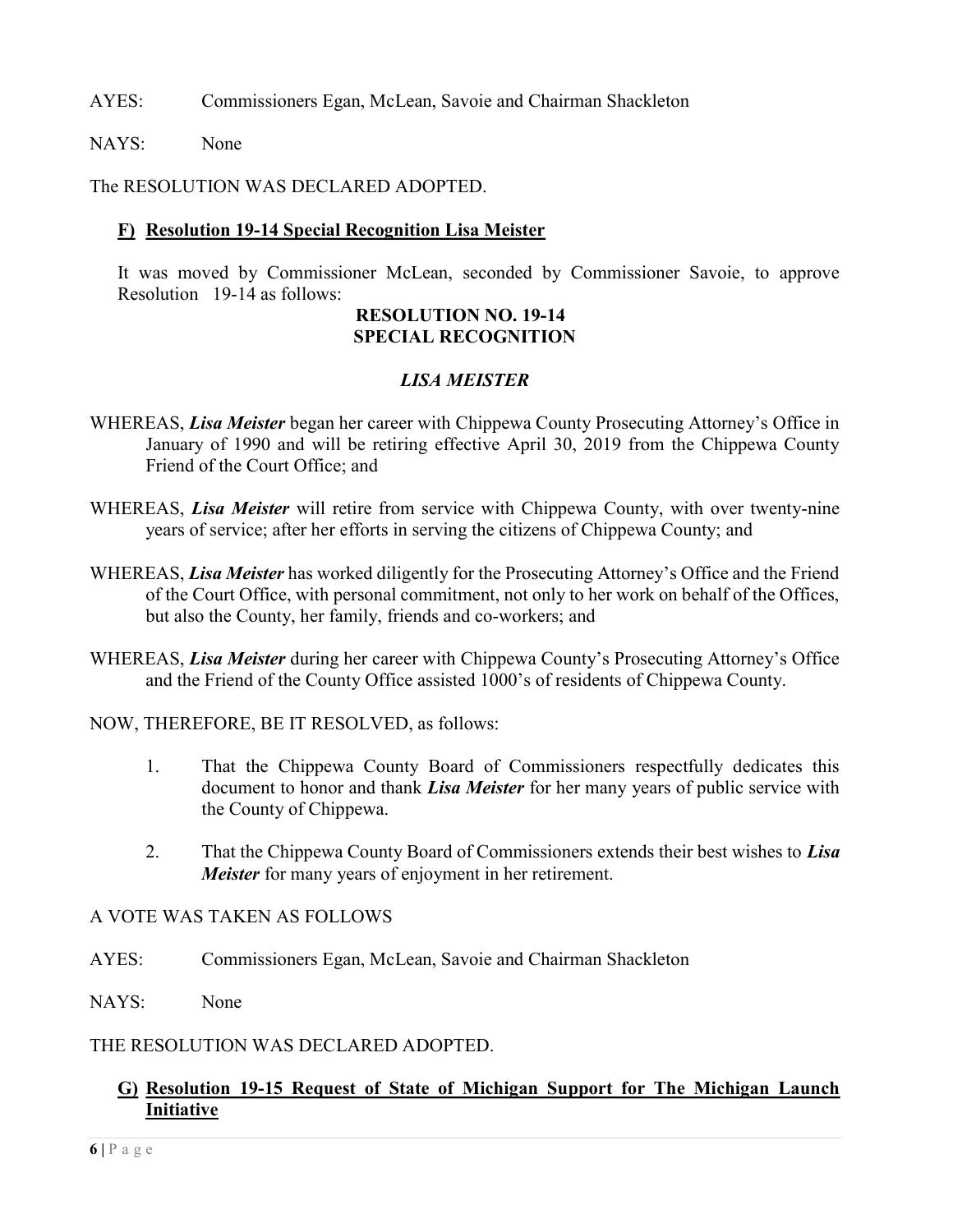It was moved by Commissioner Savoie, seconded by Commissioner McLean, to approve Resolution 19-15 as follows:

## RESOLUTION NO. 19-15 RESOLUTION SUPPORTING THE MICHIGAN LAUNCH INITIATIVE

WHEREAS, the Chippewa County Board of Commissioners, request that the State of Michigan to provide the necessary funding and support for securing Federal Aviation Administration licensing and authorization for conducting spacecraft launch and landing operations as a "Spaceport" at the Chippewa County International Airport, Kincheloe, Michigan; and

WHEREAS, Michigan Aerospace Manufacturers Association has lead the Michigan Launch initiative for establishing spaceport operation and command center facilities with the State of Michgan; and

WHEREAS, Chippewa County International Airport, with its density populations, proximity to a major interstate, rail service, and immediate access into restricted airspace provide an ideal northern Michigan location for conducting spaceport operations; and

WHEREAS, the Michigan Launch Initiative requires State of Michigan support of \$750,000 for performing an initial (Phase I) evaluation of the site and developing support objectives, which include:

- o Technical Case Development
- o Site location review and development planning
- o Business case development
- o Legal services

THEREFORE, BE IT RESOLVED that the Chippewa County Board of Commissioners supports the Michigan Launch Initiative requesting the State of Michigan to provide the necessary funding and support for securing Federal Aviation Administration licensing and authorization for conducting spacecraft launch and landing as a "Spaceport" at Chippewa County International Airport.

## A VOTE WAS TAKEN AS FOLLOWS

AYES: Commissioners Egan, McLean, Savoie and Chairman Shackleton

NAYS: None

THE RESOLUTION WAS DECLARED ADOPTED.

# STANDING COMMITTEE REPORTS

### FINANCE, CLAIMS AND ACCOUNTS COMMITTEE MEETING MINUTES Commissioner Martin, Chairman – May 9, 2019

### AGENDA ITEMS Health Department – Audit FYE 9/30/2018 (Ken Talsma, Anderson, Tackman & Co)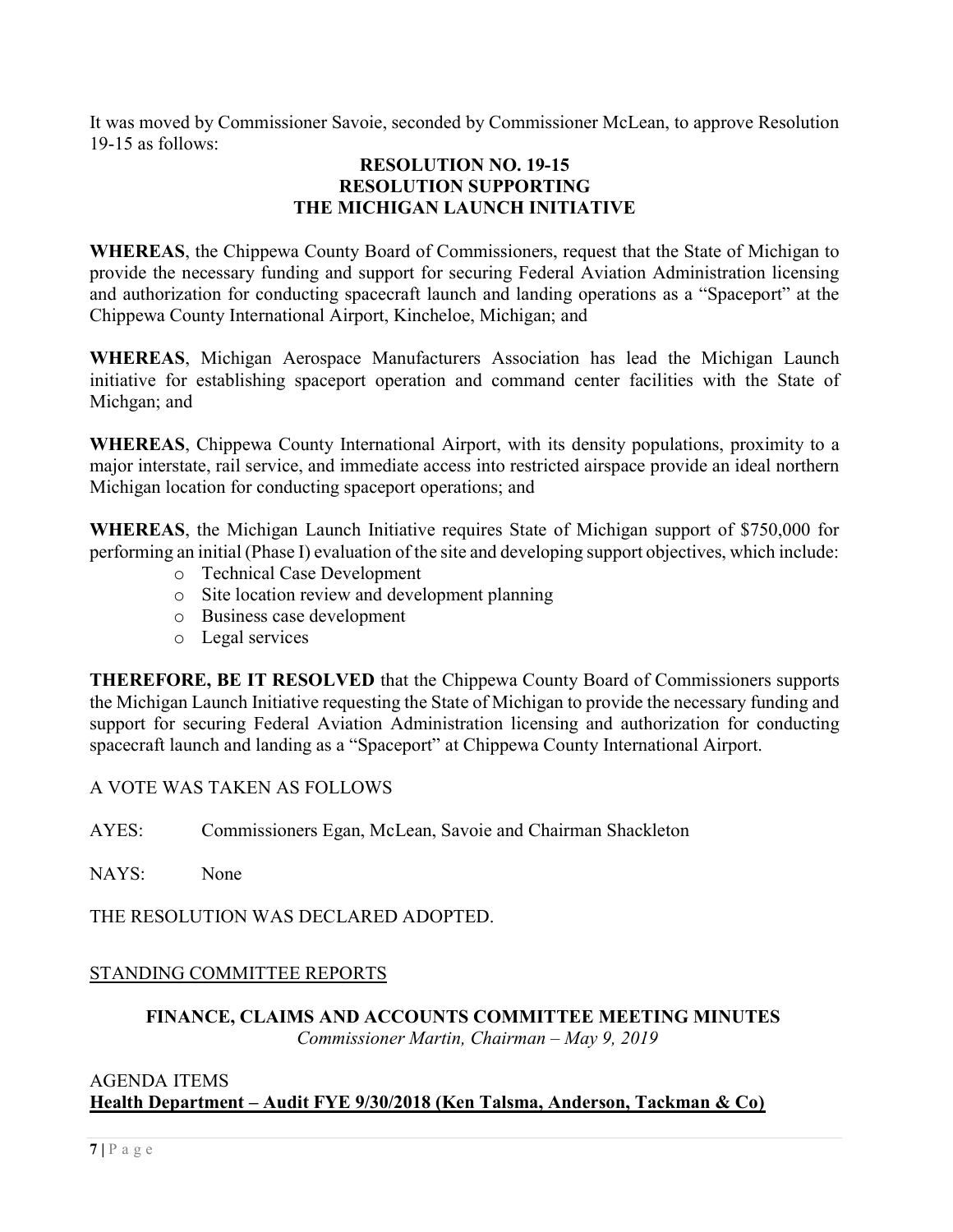The Committee was presented the FY2018 Health Department Audit, included were the financial statements, activities, components units, a major fund for the year ended September 30, 2018, including graphs presented by Anderson, Tackman & Company's Ken Talsma. Mr. Talsma presented and reviewed various documents while answering Committee questions throughout the presentation. The Health Department did receive an unmodified opinion (which is the best opinion), prior comments have been corrected; the only new comment is regarding updating employee withholding forms; which has been dispersed by both the County Health Department and County Administration, to have employees update their forms based on the new 2018 Tax Cuts and Job Act. The Health Department's Home Health was discussed briefly, regarding keeping a close eye on the program, monitoring the receivables, billings to maintain the services. The Fund Balance increased by over \$180,000 to \$988,422.

It was moved by Commissioner McLean, seconded by Commissioner Savoie, to accept, approve and authorize the distribution of the FY2018 Audit of the Chippewa County Health Department. On a voice vote, the motion carried.

# Health Department – Epidemiology and Laboratory Capacity Support - \$12,384.78

The Committee reviewed a letter notifying the Chippewa County Health Department of being awarded \$12,384.78 to expand the Department's surveillance, epidemiology and laboratory capacity services, via funding from the Department of Health and Human Services Office of Local Health Services. The project will start on April 1, 2019 and end on July 31, 2019.

It was moved by Commissioner McLean, seconded by Commissioner Egan, to accept and authorize the MDHHS funds of \$12,384.78, to purchase equipment for the Health Department's lab and clinics for personal and family health. On a voice vote, the motion carried.

## Public Defender – Private Investigator Service Agreement

The Committee was asked again to review a Private Investigator Service Agreement between the Public Defender Office and Hill Investigations PLLC; for services to be provided and paid for from the MIDC Grant. The contract cannot be authorized as proper County policy was not followed.

It was moved by Commissioner Savoie, seconded by Commissioner Egan, to authorize payment of \$75.00 per hour to Hill Investigations PLLC, for work started prior April 11, 2019 and through its completion for the Public Defender's Office from Fund 260 (MIDC). On a voice vote, the motion carried.

# Public Defender – Release RFQ Private Investigators

The Committee reviewed the RFQ for MIDC funded Private Investigators request.

It was moved by Commissioner McLean, seconded by Commissioner Egan, to authorize the release of the RFQ for MIDC funded Private Investigators request. On a voice vote, the motion carried with Commissioner Savoie voting Nay.

## Central Dispatch – 2018 Stonegarden Grant Agreement and Documentation

The Committee reviewed the documents related to FY2018 Operation Stonegarden Grant Agreement that will run from September 1, 2018 to July 31, 2021; the following documents need to be authorized: grant agreement, sub recipient risk assessment certification, certifications regarding lobbying, standard assurances, audit certification and request for taxpayer ID.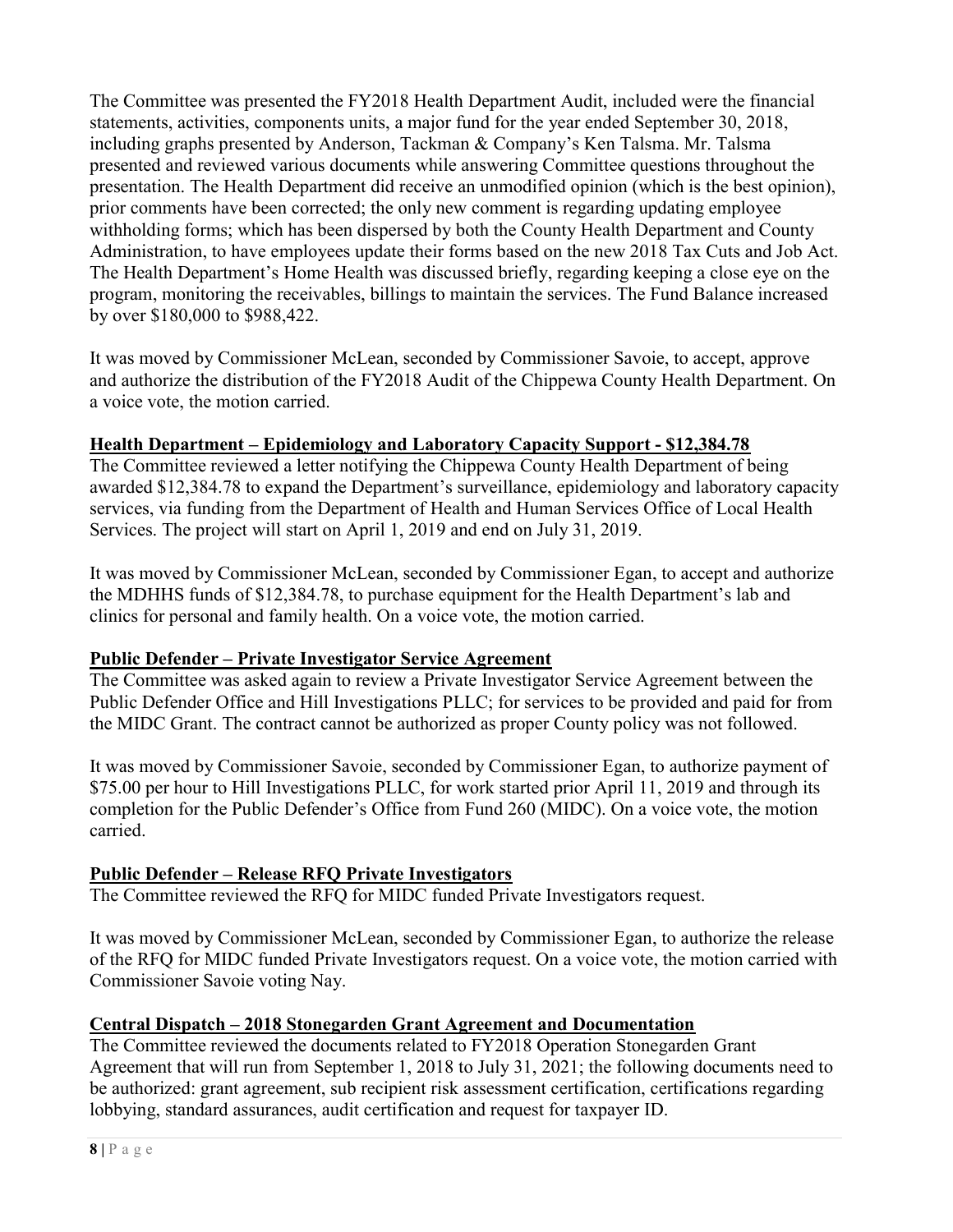It was moved by Commissioner Savoie, seconded by Commissioner McLean, to approve and authorize signatures for the FY2018 Operation Stonegarden Grant Agreement for \$200,000.00 and the required documentation noted above. On a voice vote, the motion carried.

# Central Dispatch – Region 8 Homeland Security Project – Access Control Boxes

The Committee reviewed a project with Region 8 Homeland Security, the project has been in the works for two years, and offered multiple times to the schools in Chippewa County via the EUPISD, that don't already have the Access Control Boxes. If necessary, FEMA along with the Alignment and Allowability Form with Environmental Survey (if needed) have been approved. This project is no longer available.

It was moved by Commissioner Savoie, seconded by Commissioner McLean, to approve the Region 8 Homeland Security KNOX Access Control Boxes as presented, for four local school districts who responded to the project. On a voice vote, the motion carried.

# Central Dispatch – Bid Summary VHF Portable Radios & additional purchase

The Committee reviewed the bid summary to purchase 40 Motorola XPR3500e radios, utilizing the Title III pass through funding. The project received four bids which were all timely and met specifications; the cost of the radios came in much less than estimated; and Director Robbins requested that an additional 20 radios be purchased from the lower bidder Utility Communications Inc. \$411.99 per radio – 60 radios totaling \$24,719.40. The price includes programming, shipping and all requirements for this project were followed.

It was moved by Commissioner McLean, seconded by Commissioner Savoie, to approve the low bid from Utility Communications, Inc. at \$411.99 each, and to increase the order to 60 radios at a price not to exceed \$24,719.40, to be paid from Title III pass through funding for Reimbursement for Emergency Services Performed on Federal Land. Commissioner McLean noted that they were able to increase the number of radios purchased as the bid was lower than anticipated. On a voice vote, the motion carried.

# Sheriff Department – Drone Program

Undersheriff Greg Postma gave a presentation regarding the potential needs and uses for the Drone Program for the Sheriff's Office. The uses include search and rescue, traffic accident scene investigations, surveillance, situational disasters, payload dropping and FLIR (forward looking infrared) options. Discussion included the self-heating batteries; charging capabilities; officer safety and intelligence; insurance via MMRMA; the drone being a rural area tool for the Department. The cost of the drone is \$27,933, the cost for registration, training and testing is \$755; with an additional \$2,000 annually for supplies

It was moved by Commissioner Savoie, seconded by Commissioner Egan, to approve the Chippewa County Sheriff's Office Drone Program, total price for the M210 Drone with registration, training and testing of \$28,748, and \$2,000 annually for supplies; for this motion to include budget amendments of \$29,000 increase to fund 101-301-979.000 and \$2,000 increase to fund 101-301- 801.000 and to waive the County purchasing policy.

The discussion yielded the consensus of the Board that this is very valuable for search and rescues; it's a real move forward for the Sheriff's Department. On a voice vote, the motion carried.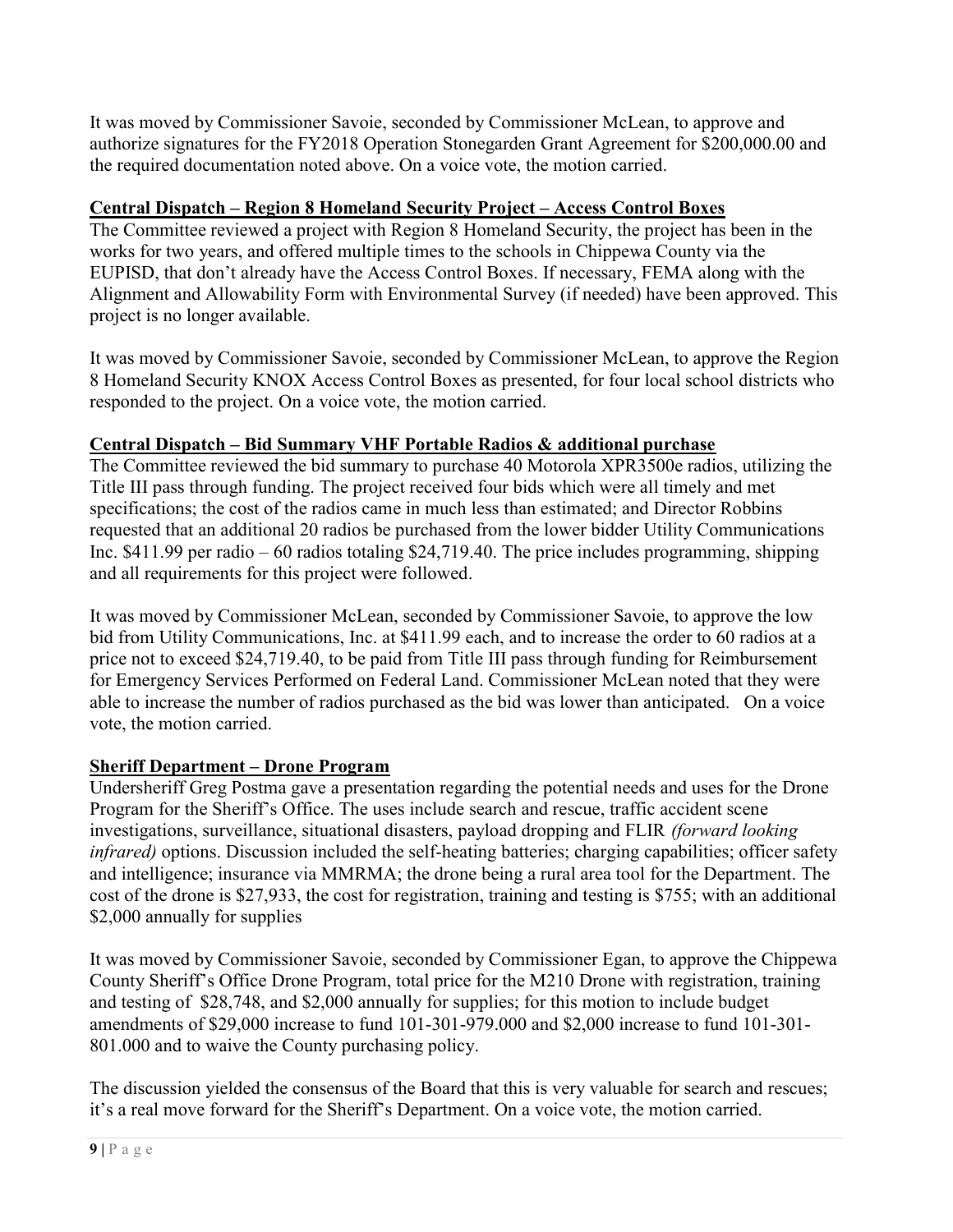## Sheriff Department – Securus (phone contract) Jail

The Committee previously passed a motion regarding the Securus Technologies Service Agreement renewal during the February 2019 meeting; which included moving forward with video visitation, at no additional cost to the County, but would generate additional revenue of approximately 20% or \$2-\$4 dollars per video visit. The Department has since found out that the jail structure will not work for the WIFI connection needed for video visitation; the building would have to be hard wired at a considerable cost and be a several weeks long project, involving extra staffing with any disruptions. The Sheriff was able to secure an increase in commission for a 5-year renewal without video visitation from the current 55% to 60%.

It was moved by Commissioner Savoie, seconded by Commissioner Egan, to approve a 5-year service agreement contract renewal with Securus Technologies for the Jail Phone System; the renewal increasing the commission to 60%. It was noted that if the technology were to increase to allow the upgrade for wireless, the company has acknowledged that there will be a provision in the contract that will allow renegotiation. On a voice vote, the motion carried.

## Information Systems – Approve MDT's Mobil Data Terminals purchase and Approve Server purchase

The Committee reviewed the MDT purchase request for the Sheriff's Department to upgrade the mobile data terminals in the patrol vehicles, the low bidder YEO & Yeo \$3,654.00. The Committee also reviewed the Server licensing bid which is necessary for the BS&A implementation, the low bidder MNJ technologies - \$6,802.35.

It was moved by Commissioner Savoie, seconded by Commissioner Egan, to approve the low bidder for the MDT's purchase and Server licensing purchase. The MDT's not to exceed \$3,654.00 from Yeo & Yeo, and the Service Licensing from MNJ Technologies not to exceed \$6,802.35. On a voice vote, the motion carried.

## Administration – Investment Committee recommendation Change MERS RHFV Investment Elections

The Committee reviewed the Investment Committee minutes from May 3, 2019, regarding the investments for the County and County Health Department's Health Care Retirement Vehicle. The minutes reflected the recommendation to split the investments of the RHFV to allocate 25% to each of the following portfolios including current and future investments to MERS Total Market portfolio, MERS Capital Appreciation, Large Cap Stock Index and Mid Cap Stock Index.

It was moved by Commissioner McLean, seconded by Commissioner Savoie, to approve the recommendation for the Investment Committee to changes the allocation to 25% to each of the following portfolios including current and future investments to MERS Total Market Portfolio, MERS Capital Appreciation, Large Cap Stock Index and Mid Cap Stock Index. On a voice vote, the motion carried.

#### Administration – Administrator travel

The Committee reviewed a travel request from Administrator German to attend the MACAO conference in Thompsonville from May 21<sup>st</sup> thru 23<sup>rd</sup>.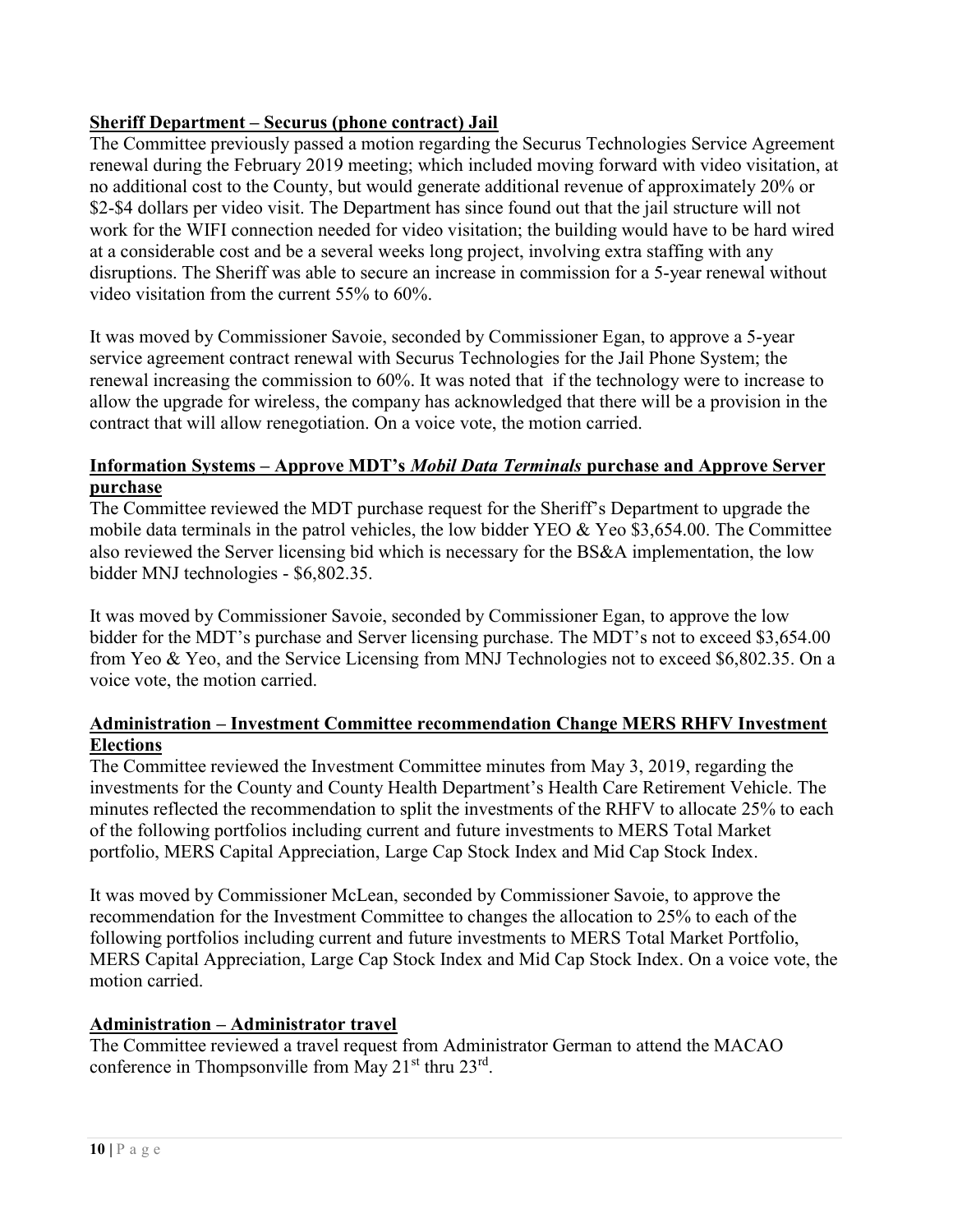It was moved by Commissioner Savoie, seconded by Commissioner McLean, to approve the travel request for Administrator German to attend MACAO, in Thompsonville; May 21<sup>st</sup> thru May 23<sup>rd</sup>. On a voice vote, the motion carried.

### Administration – Release RFP for Chippewa County Animal Control Security System and Release RFP for three County Copiers.

The Committee reviewed the RFP's for a security system at the Animal Shelter and to purchase three new copiers.

It was moved by Commissioner Savoie, seconded by Commissioner McLean, to approve the release of the RFP's for the Chippewa County Animal Control Security System and the RFP for three County copiers. On a voice vote, the motion carried.

## Finance - Claims and Accounts

The Committee reviewed the bills and payroll presented for approval.

It was moved by Commissioner Savoie, seconded by Commissioner McLean, to recommend the approval of April bills and payroll as follows: the general claims totaling \$322,781.46, other fund claims of \$3,776,926.69, payroll of \$512,431.16, Health Department claims \$230,729.68 and Health Department payroll of \$204,450.20 total claims \$5,047,319.19 and vouchers H-1 through H-313. On a voice vote, the motion carried.

### Finance – Budget Amendments

The Committee reviewed budget amendments for career development for Franci DeCoe, insurance claims and proceeds, additional flags, equipment repairs and a transfer of funds within the MIDC grant.

| 5/9/2018            |             | Chippewa County          |           |           |             |                                  |
|---------------------|-------------|--------------------------|-----------|-----------|-------------|----------------------------------|
|                     |             | <b>Budget Amendments</b> |           |           |             |                                  |
|                     |             |                          | Original  | Amended   |             |                                  |
| Revenue             |             |                          | Budget    | Budget    | Change      | Description                      |
|                     | General     |                          |           |           |             | <b>Totaled Vehicle Insurance</b> |
| 101-000-676.885     | Fund        | <b>MMMRMA</b> Proceeds   | 0.00      | 24,300.00 | 33,694.50   | Claim 1900576 & 1900572          |
| <b>Expenditures</b> |             |                          |           |           |             |                                  |
|                     | General     | Support Coordinator -    |           |           |             | Career Development -             |
| 101-230-957.000     | Fund        | Education                | 0.00      | 1,200.00  | 1,200.00    | DeCoe                            |
|                     | General     | Insurance                |           |           |             |                                  |
| 101-301-742.000     | Fund        | Claim/Repairs            | 66,000.00 | 77,549.50 | 11,549.50   | Claim 1900576 & 1900572          |
|                     | General     | Veteran's Affairs -      |           |           |             |                                  |
| 101-681-955.681     | Fund        | Flags                    | 2,000.00  | 3,000.00  | 1,000.00    | <b>Additional Flags</b>          |
|                     | General     | Replacement Vehicle      |           |           |             |                                  |
| 101-981-701.000     | fund        | Insurance                | 65,000.00 | 90,543.00 | 25,543.00   | Dodge Charger                    |
|                     | Friend of   |                          |           |           |             |                                  |
|                     | the Court   |                          |           |           |             |                                  |
| 215-000-727.000     | Special     | Supplies                 | 0.00      | 324.00    | 324.00      | <b>Shredder Repairs</b>          |
|                     | <b>MIDC</b> |                          |           |           |             |                                  |
| 260-000-704.000     | Grant       | Salary                   | 82,888.00 | 81,388.00 | $-1,500.00$ | Transfer to Travel               |
|                     | <b>MIDC</b> |                          |           |           |             |                                  |
| 260-000-860.000     | Grant       | Travel                   | 0.00      | 1,500.00  | 1,500.00    | Travel                           |